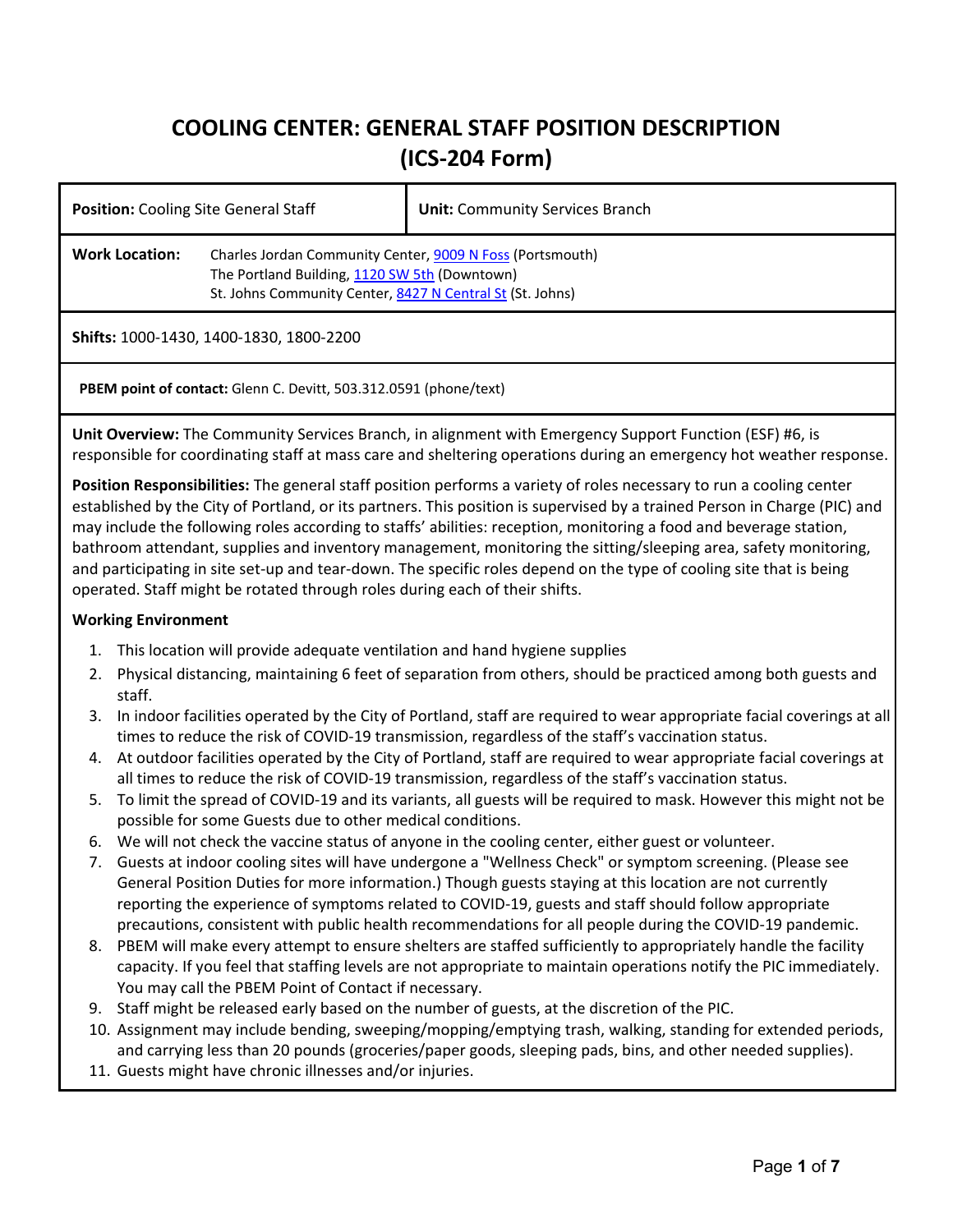- 12. Some guests may be experiencing ongoing mental health or substance use challenges. This may be a cause of distress for them. Please read the SAFETY MESSAGE below for guidance in this topic.
- 13. Pets may be present (potential allergens, fleas).
- 14. Street noise and the noise caused by an onsite generator/heating system is something to consider when speaking with guests. Be aware that loud discussion can escalate situations because of the need to talk over the sound.
	- a. Staff can also carry a notebook, in case written communication is needed with other staff and guests.
- 15. Meals, snacks, and beverages will be provided at the shelter for guests and staff as appropriate.

## **Ethics & Philosophy**

- 1. Be patient, kind, and a good listener.
- 2. Practice compassion, acceptance, and mutual respect.
- 3. Create welcoming spaces and interrupt oppression.
	- a. Ensure the identity of the individual has no effect on the services we provide
- 4. Use supportive, person-first language and body language. Please be mindful of how your behavior can escalate or de-escalate any situation. Individuals staying in the shelter should be referred to as **Guests**.
- 5. Carry out the Vision, Mission, Values and Goals of the City of Portland View [graphic](https://www.portlandoregon.gov/bhr/article/765248) or [text.](https://www.portlandoregon.gov/bhr/article/765355)
- 6. Utilize the Racial and Equity Toolkit (RET) when planning, developing or evaluating a policy, program or decision - More information [here.](https://www.portland.gov/parks/equity-inclusion#toc-equity-lens-and-racial-equity-toolkit-ret-)

#### **Qualifications**

- 1. Preference for background working with individuals who are unhoused, in crisis, living with mental health and/or substance use challenges
- 2. Per CDC guidelines, preference that staff be under 65 and without medical conditions that cause increased vulnerability for severe COVID-19 disease
- 3. Preference for experience working in sheltering environments
- 4. Preference for training in Mental Health First Aid, de-escalation, conflict management, mediation, and basic first aid
- 5. Viewing of the *[Working at Severe Weather Shelters](https://portlandnet.tumblr.com/post/182585933365/training-video-for-helping-at-overnight-warming)* [training video.](https://portlandnet.tumblr.com/post/182585933365/training-video-for-helping-at-overnight-warming)
- 6. The capability to arrange safe travel to and from the facility.
- 7. Familiarity with 2-1-1 Info (21[1 website here\)](https://www.211info.org/)

#### **Safety Message**

- 1. Staff should follow Multnomah County's [COVID-19 guidance for shelter settings:](https://multco.us/novel-coronavirus-covid-19/covid-19-guidance-shelter-settings)
	- a. Staff with symptoms such as a cough, shortness of breath or difficulty breathing, muscle aches, headache, chills, or fever should stay home. See [CDC's list of COVID-19 symptoms.](https://www.cdc.gov/coronavirus/2019-ncov/symptoms-testing/symptoms.html)
	- b. Staff should wash or sanitize hands frequently, and try not to touch their faces.
	- c. Staff should wear face coverings, unless an accommodation for people with disabilities or another exemption applies.
	- d. Staff should wear gloves when touching personal belongings of guests.
	- e. Staff at high risk of severe COVID-19 (those who are older or have underlying health conditions) should not be designated as caregivers for sick clients
	- f. The [CDC recommends](https://www.cdc.gov/coronavirus/2019-ncov/hcp/disposition-in-home-patients.html) that staff who have been out sick (regardless of whether they were tested for COVID-19 or not) should only return to work when:
		- i. 24-hours have passed with no fever—without the use of medicine to reduce fever, **and**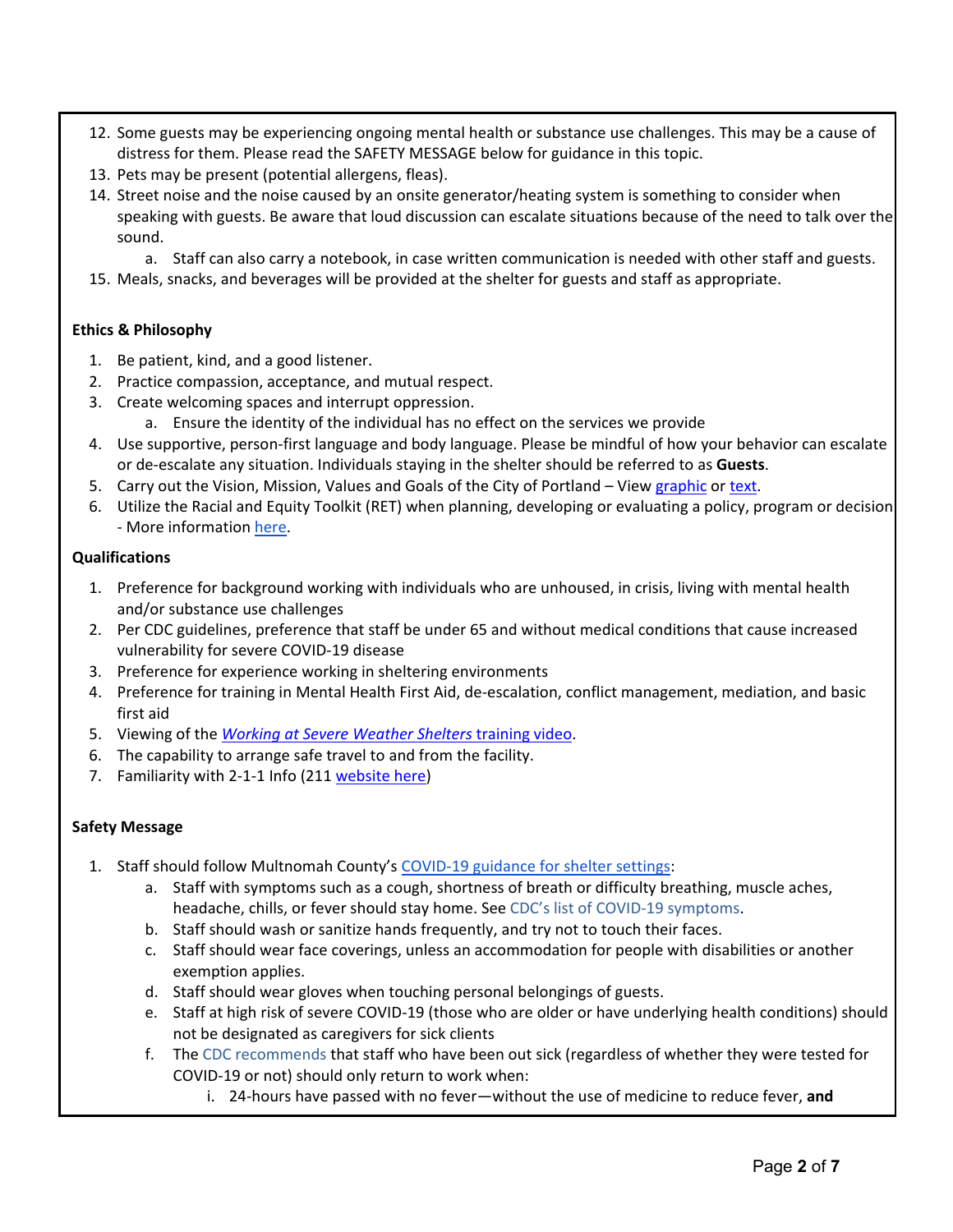- ii. Other symptoms have improved, **and**
- iii. At least 10 days have passed since symptoms first appeared.
- g. The State of Oregon provides detailed [Statewide Mask, Face Shield, Face Covering Guidance](https://www.oregon.gov/olcc/docs/covid19/OHA_Statewide_FaceCoveringGuidance_072420.pdf). Face coverings are strongly recommended in most Oregon counties for everyone 5 and older, in all indoor public spaces and also outdoors when you cannot keep 6 feet from others. The state's guidance acknowledges that some people can request an accommodation due to health conditions, age, or differential ability.
	- i. If any guests or staff do not have their own mask or face covering, please provide them.
- 2. Review and be familiar with the current Incident Action Plan (IAP), specifically the Safety Plan (ICS 208 Form).
- 3. Events that may lead to conflict:
	- a. Any loud or escalating noise inside or around the shelter
	- b. Touching a guest or a guest's items without permission NEVER attempt to restrain or physically engage with a guest
	- c. Surprising a guest from behind
	- d. Waking a guest abruptly
- 4. This population often experiences significant health issues. General Staff should bring concerns about an individuals' health or injuries to the Person in Charge (PIC). If Medical Reserve Corps staff are on site, the PIC should consult them. If they are not onsite and it is an emergency, contact 911.
- 5. Do not accept, serve, or permit to be served, home-prepared foods.
- 6. During general clean-up be mindful of sharp objects:
	- a. Wear nitrile gloves underneath puncture resistant gloves when emptying trash
	- b. Empty trash frequently so that bags are not completely full and difficult to pick up.
	- c. If an incident occurs with a sharp object, follow the Sharps Protocol found [here.](https://www.cdc.gov/niosh/topics/bbp/emergnedl.html)
	- d. Always wear gloves when touching sharps and carefully dispose of them in a sharps container.
- 7. If any emergency occurs, contact 911 as appropriate, and notify the cooling center Person in Charge.
	- a. Bring a flashlight when greeting first responders.
	- b. Guide responders into the space to patient.
	- c. Document your observations and role related to the incident.
- 8. In winter no-slip traction devices for outdoor shoes/boots can be helpful; conditions outside the facility may be slippery.

# **General Position Duties**

- **1. Arrive on time and stay for the duration of your shift, unless released early at the discretion of the PIC.**
- 2. Familiarize yourself with the facility. This will help you provide directions to guests and assist with any cleanup or other tasks that may come up during your shift.
- 3. Maintain situational awareness. Notify the Person in Charge (PIC) of any concerns as soon as they are discovered.
- 4. If your shift opens or closes the site, assist the PIC in setting up or securing the location.
- 5. Check in with your IPC prior to leaving the shelter, even for brief periods of time. Remember to Sign in and out (prior to leaving the shelter, even for brief periods of time). This is important for your own safety.
- 6. Obtain and use your personal protective equipment (PPE):
	- a. Masks should be utilized at all times indoors, and when in the presence of others outdoors. Extras are available on site for staff who need them.
	- b. Please keep at least one pair of nitrile gloves with you in case they are needed.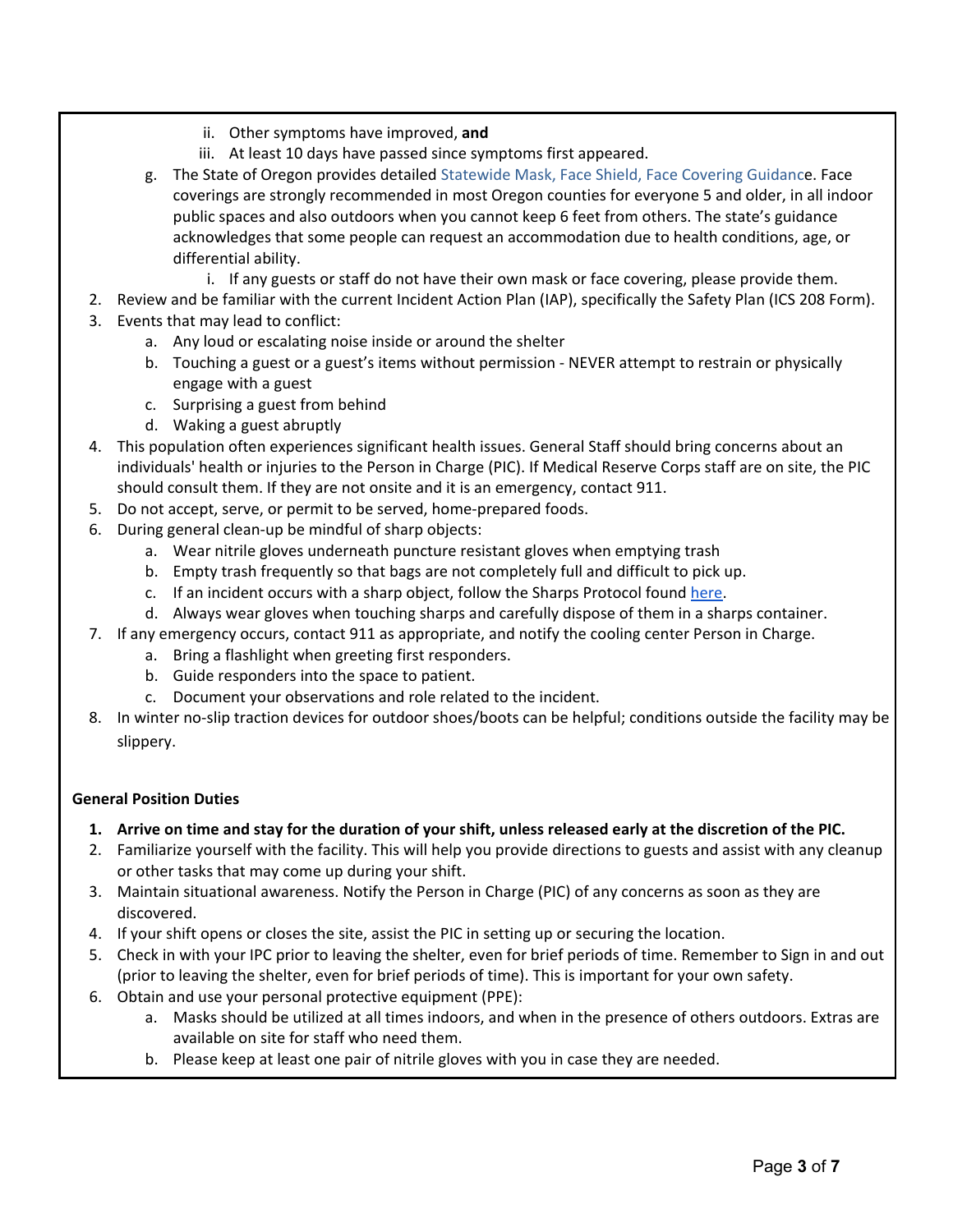- 7. Maintain overall responsibility for the management of a cooling site during assigned shifts, including the physical facility and human resources.
	- a. The PIC should arrange for two Staff to walk the perimeter of the facility every 30 minutes for fire safety.
- 8. Attend the incoming, and outgoing, shift briefing with PIC. The shift briefing should cover the following:
	- a. Incoming
		- i. Personal introductions for familiarity with co-workers
		- ii. Develop a contact list with current phone numbers of staff
		- iii. Provide any operational or site updates
		- iv. Provide any concerns or critical information from previous shifts
		- v. Review Safety Message, above
		- vi. Review cleaning policies/processes, if applicable
		- vii. Save time for questions from staff
	- b. Outgoing
		- i. Review the shift to obtain information that should be shared with incoming/future shifts,
		- ii. Ensure any concerns or questions are addressed from shift operations,
		- iii. Save time for questions from staff.
- 9. Ensure that the needs of the guests are being met
- 10. Problem solve as issues arise and elevate issues to the PIC as needed.
- 11. Call 911 if needed, and report the incident to the PIC.
- 12. If you encounter a security issue during your shift, notify the PIC and submit a City of Portland Security Incident [Report.](https://survey123.arcgis.com/share/07e20494c3a146988864ff11f7ac0e39)
- 13. Notify the PIC if you observe any low supply inventory.
- 14. Support the equitable distribution of supplies for guests.
- 15. Inform the PIC if any property damage is observed.
- 16. Work in a team environment with other staff and a variety of outreach workers, first responders, volunteers, and others who may come to the shelter to provide assistance.
- 17. Incorporate [MultCo COVID-19 guidance for shelter settings](https://multco.us/novel-coronavirus-covid-19/covid-19-guidance-shelter-settings) when making decisions in relation to shelter operations, activities, and maneuvering around the shelter.
- 18. Assist in set-up, and tear-down the space:
	- a. Set-up the shelter space during the first daily shift, following guidance provided by the PIC (if needed).
	- b. Tear-down the shelter space during the final daily shift, following guidance provided by PIC (if needed).

## **General Staff Assignments**

- 1. **Greeter** 
	- a. Review greeter script with the PIC, and ask for support if a guest asks a question to which you do not know the answer.
	- b. Greet and welcome guests as they arrive at the facility. Chat with them while maintaining appropriate physical distance. Do not reveal personal details about yourself.
	- c. Support Wellness Checks for guests arriving at the shelter using this City of Portland Health Assessment [Survey:](https://www.portland.gov/health-assessment)
		- i. Each guest should be asked to self-monitor for symptoms of COVID-19
		- ii. If a guest cannot determine/articulate if they are feverish, please take temperature using the following guidelines:
			- 1. Guest should be given a procedural mask prior to staff coming within 6' of distance
			- 2. Staff should wear a procedural mask, gloves and goggles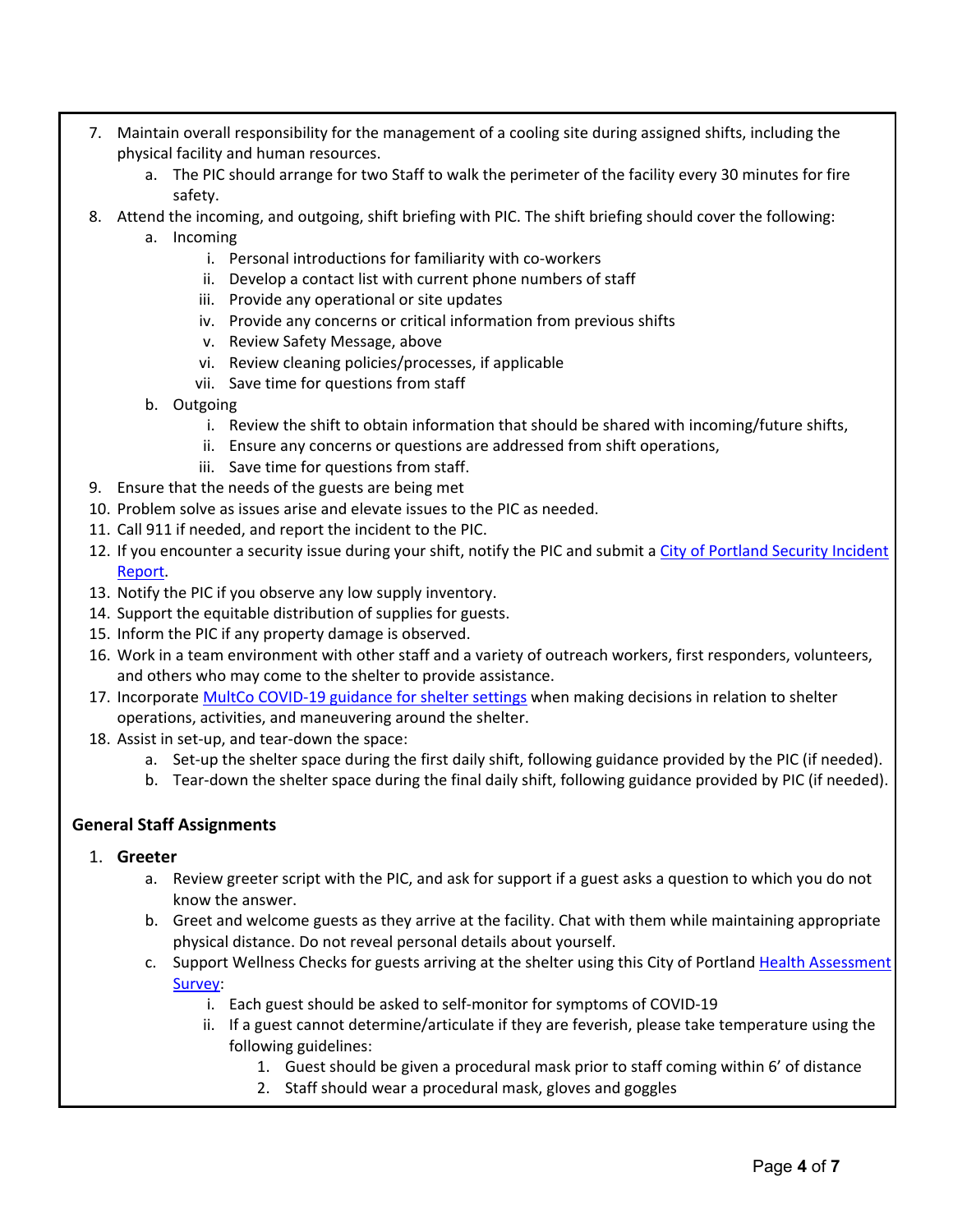- 3. This should be very brief and then staff and guest should resume 6' of physical distance
- iii. If a guest answers yes to experiencing ANY symptoms related to COVID-19 AND that these are NEW (not experienced due to a chronic condition) symptoms, contact the PIC to initiate a voluntary isolation.
- d. Escort guests to an appropriate location for their stay
	- i. Guests are given one spot per person
	- ii. Share hours of operation and other scheduled activities (wake-up time & shelter closure time)
	- iii. Review any rules with guests specific to the site
	- iv. Maintain regular population tracking via the following tally sheet.
	- v. Provide site population to the PIC when requested
- e. Distribute kits including hygiene items to Guests, as needed
- f. Find help for guests that need assistance
- g. Ensure reception table is staffed at all times
- h. Remind staff and guests of the need for physical distancing in the reception area
- i. Monitor for safety in the reception area

## 2. **Sleeping Area Monitor/Roamer**

- a. Perform a walk-through of your assigned area on a regular basis, at a minimum every 30 minutes.
	- i. Walk the physical space
	- ii. Help answer questions and address concerns that are raised.
	- iii. Monitor for fires fires, smoking, and vaping are not allowed indoors.
- b. Perform a walk-through of any stairwells in your assigned area on a regular basis, at a minimum every 30 minutes.
- c. Provide any general concerns or questions to the PIC.
- d. Remind staff and guests of the need for physical distancing in all areas of the shelter.

#### 3. **Food and Beverage**

- a. Maintain regular supply of available hot and cold beverages, if applicable.
- b. Display snacks and distribute meals (if provided) at appropriate times.
	- i. Display snack descriptions and ingredients, when applicable.
- c. Ensure that guests are maintaining physical distancing while eating and accessing meals and snacks.
- d. Setup distribution of food and beverages, with associated items (creamer, stirrers, sugar, etc.) in the designated area to ensure guests are taking what they touch.
- e. Staff in the dining area should follow proper food safety guidance.
- f. Monitor for safety in the snack and beverage area.
- g. Remind staff and guests of the need for physical distancing in all areas of the shelter.

## **4. Bathroom Monitor**

- a. Do not allow smoking in the restroom area direct guests to the designated smoking areas
- b. Limit individuals to five (5) minutes in the bathroom (people may be waiting, life safety of guest inside)
	- i. If individuals are answering every few minutes life safety is addressed
	- ii. If individuals are waiting in line become increasingly insistent on getting guests out of the restrooms.
	- iii. If needed, provide a LOT of notice that you are entering the restroom
		- 1. ONLY enter if you believe it is a life safety emergency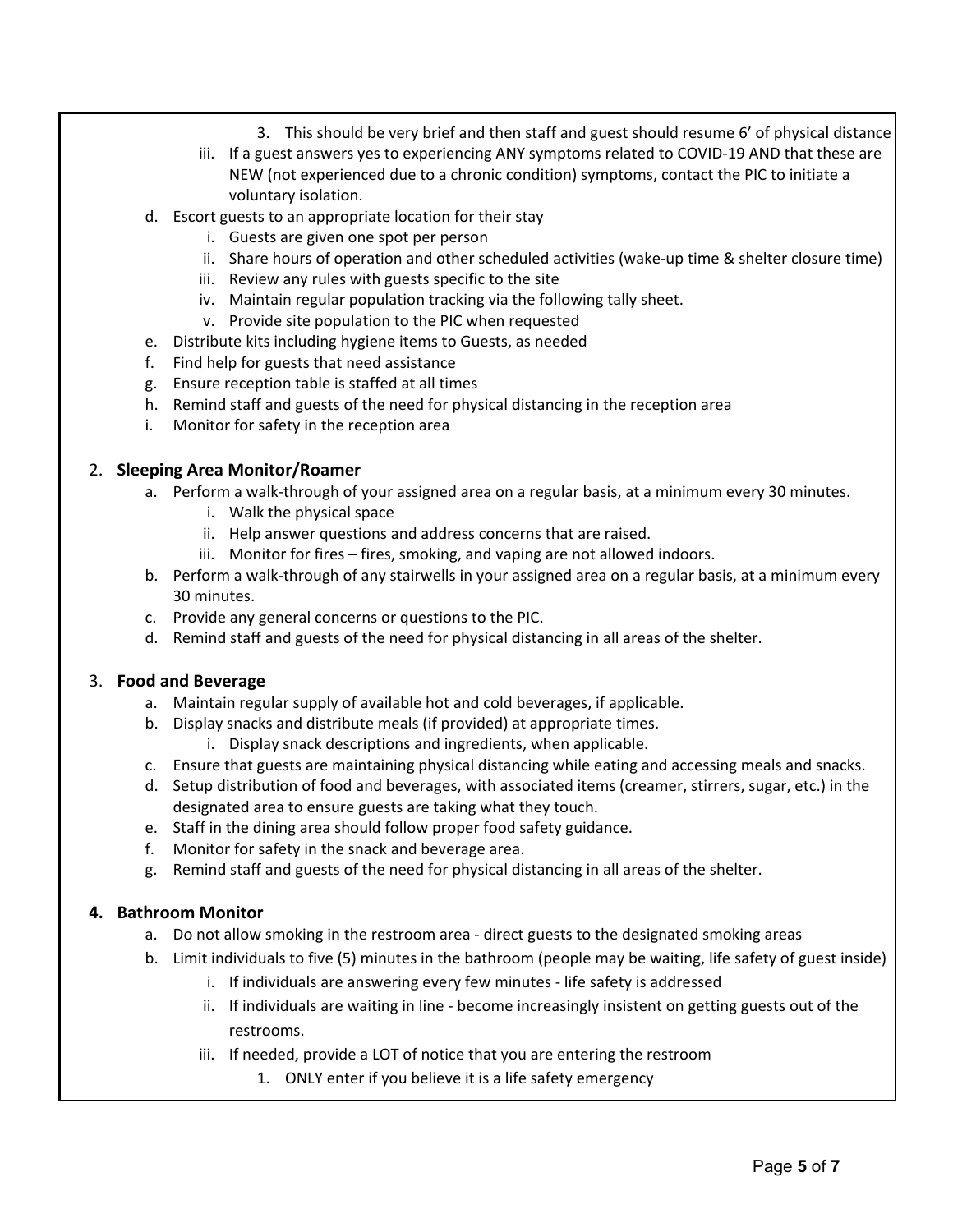- 2. Provide privacy and call for additional staffing, at least two (2) to be present in the area with you prior to attempting entry – one (1) staffer needs to be the PIC.
- c. Remind staff and guests of the need for physical distancing in all areas of the shelter.

# **Special Instructions**

- 1. Bring snacks and drink plenty of fluids.
- 2. Remain calm, use supportive language and non-threatening body language. Remember you have a team and support. Reach out to the ESF #6 Group Supervisor with any questions.
- 3. It is important to talk to someone regarding any response related stress. The following are tips to limit stress:
	- a. Take steps to promote your own physical and emotional healing by healthy eating, rest, exercise, and relaxation.
	- b. Talk with someone about your feelings anger, sorrow, and other emotions even though it may be difficult.
	- c. Call the Multnomah County Mental Health Call Center 503-988-4888
- 4. Do not offer to help guests outside of the shelter setting (personal gifts, rides in your car, stays on your couch, etc.)
- 5. **Photography is not allowed in the shelter** unless coordinated through the PIOs (Public Information Officers).
- 6. Intimate (sexual) relationships with guests are not allowed.
- 7. Keep what you see and hear private. Don't share personal stories, gossip, or other details that you may see or hear - *Unless* - it is a safety issue, then report it immediately to the PIC and/or 911 as appropriate.
- 8. If you need to call off your shift, please notify the ESF-6 Group Supervisor by telephone or text.

## **Equipment & Supply Needed**

- Appropriate PPE Mask needed
- Personal go-kit, but no more than you can carry or secure in your vehicle. Do not leave your possessions unattended at the site.
- Please bring a cellular phone for communication with co-workers or 911 during the shift. o Phone numbers should be exchanged during the shift briefing.

## **Software Required**

● No software is required in this position.

## **Training Requirements (approximately 35 minutes)**

- 1. Watch the NET (Neighborhood Emergency Team) [warming shelter training video](https://portlandnet.tumblr.com/post/182585933365/training-video-for-helping-at-overnight-warming) (10:02).
- 2. Watch two Multnomah County training videos:
	- a. Values and Guiding Principles:<https://youtu.be/b3HvNe7iMqw> (9:47)
	- b. Trauma-Informed Care:<https://youtu.be/Fh2DBl8YaU0> (7:28)
- 3. [Online naloxone training](https://www.oregon.gov/oha/ph/ProviderPartnerResources/EMSTraumaSystems/Pages/epi-protocol-training.aspx#naloxone)
- 4. Optionally, atch the Multnomah Count[y Disaster Resource Center Staff training videos.](https://www.youtube.com/watch?v=dZ5NOzoCOts&list=PLBBA-VEWU2IZN1FFKSwUL694eshLHtp1w)
	- a. For more comprehensive training, there 18 videos cover topics such as "Trauma Informed Care", "Cultural Considerations" and "Behavioral Health".
- 5. Food Handlers Permit